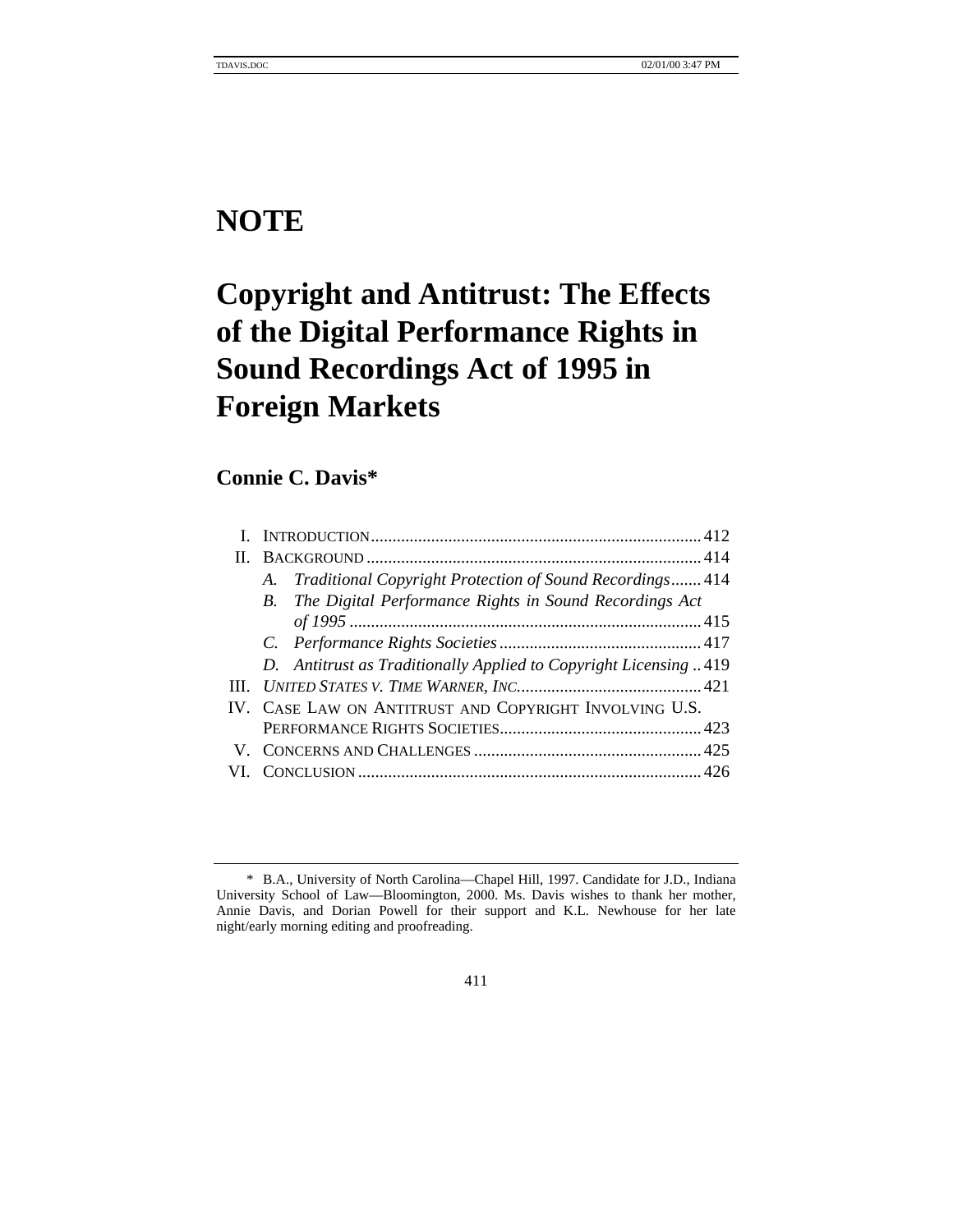# I. INTRODUCTION

The language of the Copyright Clause of the U.S. Constitution<sup>1</sup> and antitrust laws that prohibit monopolies and restraints of trade<sup>2</sup> may seem contradictory. While the Copyright Clause empowers Congress to grant monopolies to authors as an incentive to create, the antitrust laws reflect a policy against monopolies. However, despite their apparent differences, the two bodies of law work together to encourage innovation, industry, and competition.<sup>3</sup>

Competition and copyrights have long been recognized as a potential source of antitrust violations. Antitrust problems can arise in the case of copyright acquisition, licensing, and enforcement. The Supreme Court has stated that "the copyright laws confer no rights on copyright owners to fix prices among themselves or otherwise to violate antitrust laws." 4 In *Data* General Corp. v. Grumman Systems Support Corp.,<sup>5</sup> the First Circuit Court stated that "[a]lthough creation and protection of original works of authorship may be a national pastime, the [Sherman Antitrust Act (Sherman Act)] does not explicitly exempt such activity from antitrust scrutiny and courts should be wary of creating implied exemptions." The Supreme Court has also stated that the "neither the Sherman Act nor the Copyright Act works as a partial repeal of the other."<sup>7</sup> Thus, the two laws must be harmonized.

Attempts at harmonizing the two laws have been concentrated in the areas of refusal to license copyrighted material and blanket licensing of copyrighted music. The greatest area of concern is blanket licensing of copyrighted nondramatic music. Blanket licenses give licensees the right to perform any and all of the compositions owned by a particular performance rights society (PRS). The practice of issuing blanket licenses for a fee has come under fire as price fixing, which is a per se violation of the Sherman Act.<sup>8</sup>

In 1995, Congress passed the Digital Performance Rights in Sound

<sup>1</sup>*.* U.S. CONST. art. I, § 8, cl. 8 (Copyright Clause).

<sup>2.</sup> *See* 15 U.S.C.A. § 1 (West 1998). "Every contract, combination in the form of trust or otherwise, or conspiracy, in restraint of trade or commerce among the several [s]tates, or with foreign nations, is declared to be illegal." *Id.*

<sup>3.</sup> *See* Atari Games Corp. v. Nintendo of Am., Inc., 897 F.2d 1572, 1576 (Fed. Cir. 1990).

<sup>4.</sup> Broadcast Music, Inc. v. CBS, 441 U.S. 1, 19 (1979).

<sup>5. 36</sup> F.3d 1147, 1185 (1st Cir. 1994).

<sup>6</sup>*. Id.*

<sup>7</sup>*.* Watt v. Alaska, 451 U.S. 259, 267 (1981).

<sup>8.</sup> *See generally Broadcast Music, Inc.*, 441 U.S. 1 (addressing whether blanket license issued to television networks is a form of price fixing).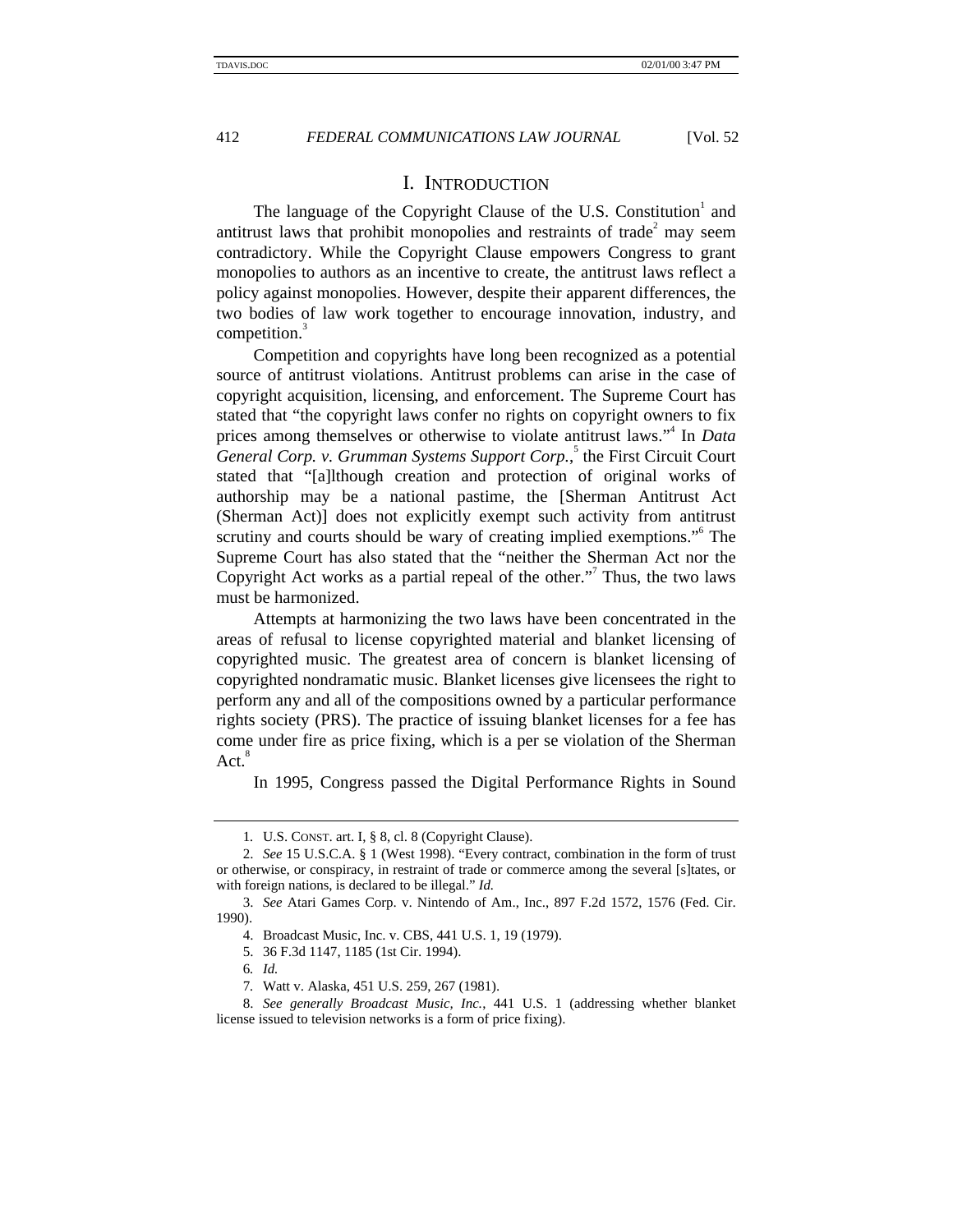Recordings Act (DPRSRA) $\degree$  in an effort to deal with the licensing problems associated with nondramatic musical works. The DPRSRA created a right in sound recordings to perform the copyrighted work publicly by means of a digital audio transmission, as well as established a compulsory licensing scheme.<sup>10</sup> However, the DPRSRA fails to address the problem of licensing of nondramatic works in foreign markets.

Currently, in many foreign markets, regulation permit the network to broadcast nondramatic musical works, such as music videos, only if the network has a license for the right to perform the video—the public performance right.<sup>11</sup> Typically, the music company or the various PRSs hold this right.<sup>12</sup> In many cases, the music companies control the various PRSs. In order to broadcast in many foreign countries, U.S. music programming services must pay a blanket-licensing fee to the PRS of the country in which they wish to broadcast. Because of the control by music companies, the practice in foreign countries has been subject to accusations of price fixing and restraint of trade.<sup>13</sup> In the United States, DPRSRA exempts noninteractive, nonsubscription services (networks supported by advertisement), $14$  which eliminates the potential for alleging Sherman Act violations.

This Note advocates extending the DPRSRA to foreign markets. Part II of this Note gives an overview of the development of sound recordings protection by the Copyright Act of 1976  $(1976 \text{ Act})^1$ <sup>5</sup> and the DPRSRA. It further discusses the nature of antitrust and its application to the blanket licensing of sound recordings. Part III reports the status of PRSs in foreign countries and the possible violations of antitrust law. Part IV summarizes how courts have interpreted and applied antitrust law to copyright. Part V poses challenges and discusses the concerns that have arisen in light of the new legislation.

<sup>9.</sup> *See* 17 U.S.C. § 115 (Supp. III 1997).

<sup>10.</sup> *See* 17 U.S.C.A. § 106(6) (West 1999). The DPRSRA added to the Copyright Act the exclusive right of digital performance and a variety of exemptions.

<sup>11.</sup> *See* United States v. Time Warner, Inc., No. MISC.A.94-338(HHG), 1997 WL 118413, \*1 (D.D.C. Jan. 22, 1997).

<sup>12</sup>*. See id.*

<sup>13</sup>*. See id.* at \*1, \*4.

<sup>14.</sup> *See* 17 U.S.C.A. § 114(d)(1) (West 1998).

<sup>15.</sup> Pub. L. No. 94-553, 90 Stat. 2541-2598 (1976).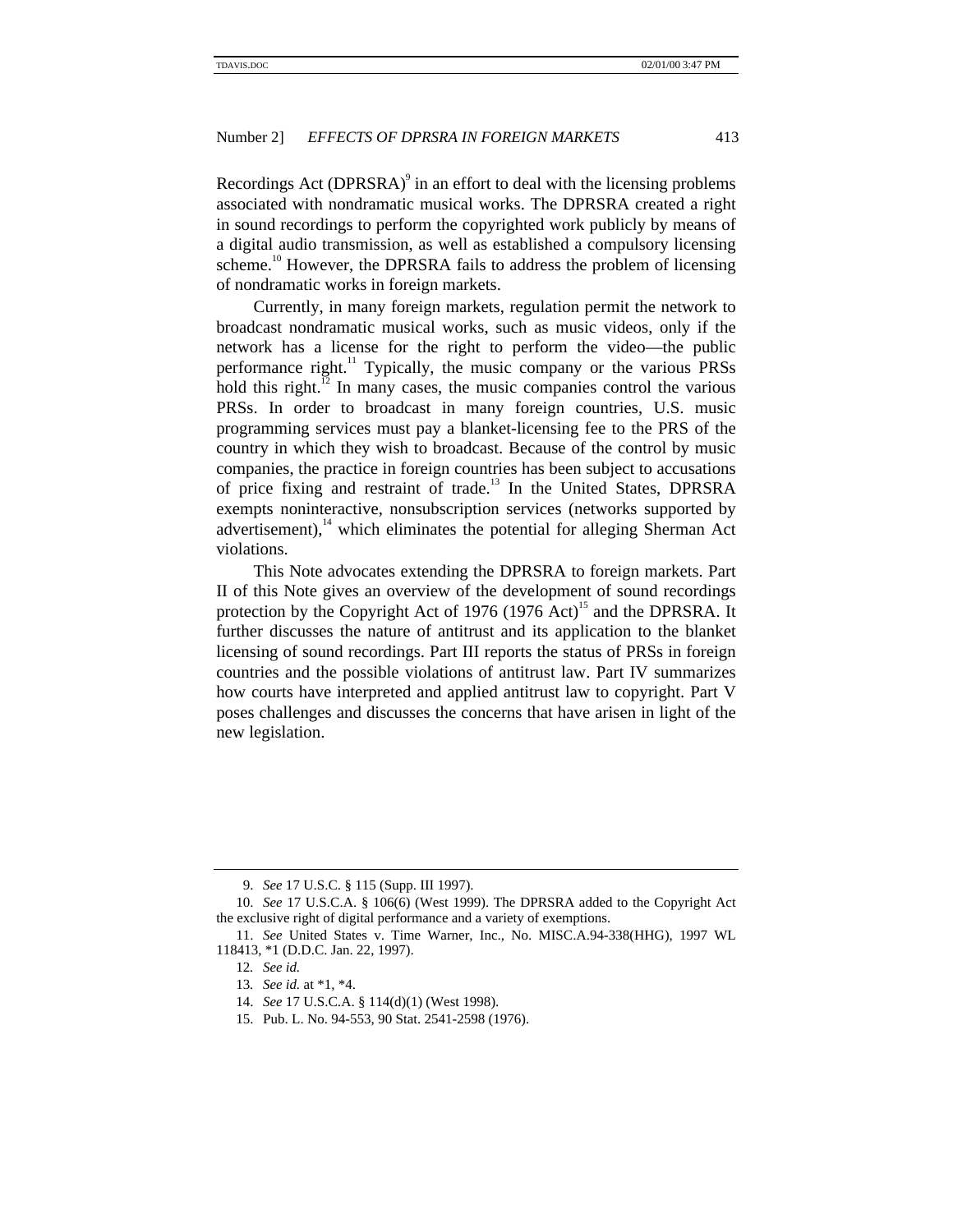# II. BACKGROUND

#### *A. Traditional Copyright Protection of Sound Recordings*

Congress passed the first federal copyright act in  $1790$ .<sup>16</sup> This statute provided a foundation for the current act, granting to authors and their assigns the rights to maps, charts, and books for two fourteen-year terms.<sup>17</sup> This statute essentially defined what Congress deemed to fall within the constitutional meaning of a "writing." As technology advanced, the list of what constituted a "writing" for purposes of copyright expanded. In 1802, Congress amended the Act in order to grant protection to any person "[w]ho shall invent and design, engrave, etch or work . . . any historical or other print or prints  $\ldots$  ."<sup>18</sup> Congress further expanded the statute in 1831 to include musical compositions, $19$ and in 1865, Congress added photographs and photographic negatives to the list of protected works.<sup>20</sup> Congress again, in 1870, updated the copyright statute to include paintings, drawings, statuettes, statuary, and models or designs of fine art.<sup>21</sup> The authors obtained statutory rights to control distribution, display, and reproduction of these "writings."  $2^2$ 

The statutory right of exclusive public performance did not exist until  $1897<sup>23</sup>$  Congress designed this exclusive performance right specifically for dramatic and musical compositions, which were considered "writings" and therefore protected by the copyright statute. Initially, Congress extended the performance right only to the current subject matter covered in the copyright statute. $44$ 

It was not until 1973 that sound recordings became the subject matter of copyright and were considered "writings" under the Copyright Act.<sup>25</sup> In 1973, the Supreme Court recognized the federal government's constitutional authority to regulate sound recordings, stating that it is within Congress's power to decide whether a "particular category of 'writing[s]' is worthy of national protection."<sup>26</sup> The Court in *Goldstein v*.

<sup>16.</sup> *See* Copyright Act of May 31, 1790, ch. 15, 1 Stat. 124 (repealed 1802).

<sup>17.</sup> *See id.*

<sup>18.</sup> Copyright Act of Apr. 29, 1802, ch. 36, 2 Stat. 171 (repealed 1831).

<sup>19.</sup> *See* Copyright Act of Feb. 3, 1831, ch. 16, 4 Stat. 436.

<sup>20.</sup> *See* Copyright Act of Mar. 3, 1865, ch. 126, 13 Stat 540.

<sup>21.</sup> *See* Copyright Act of July 8, 1870, ch. 230, 16 Stat. 198.

<sup>22</sup>*. See id.*

<sup>23.</sup> *See* Copyright Act of Jan. 6, 1897, ch. 4, 29 Stat. 481.

<sup>24</sup>*. See id.*

<sup>25.</sup> *See* Goldstein v. California, 412 U.S. 546, 576 (1973).

<sup>26</sup>*. Id.* at 559.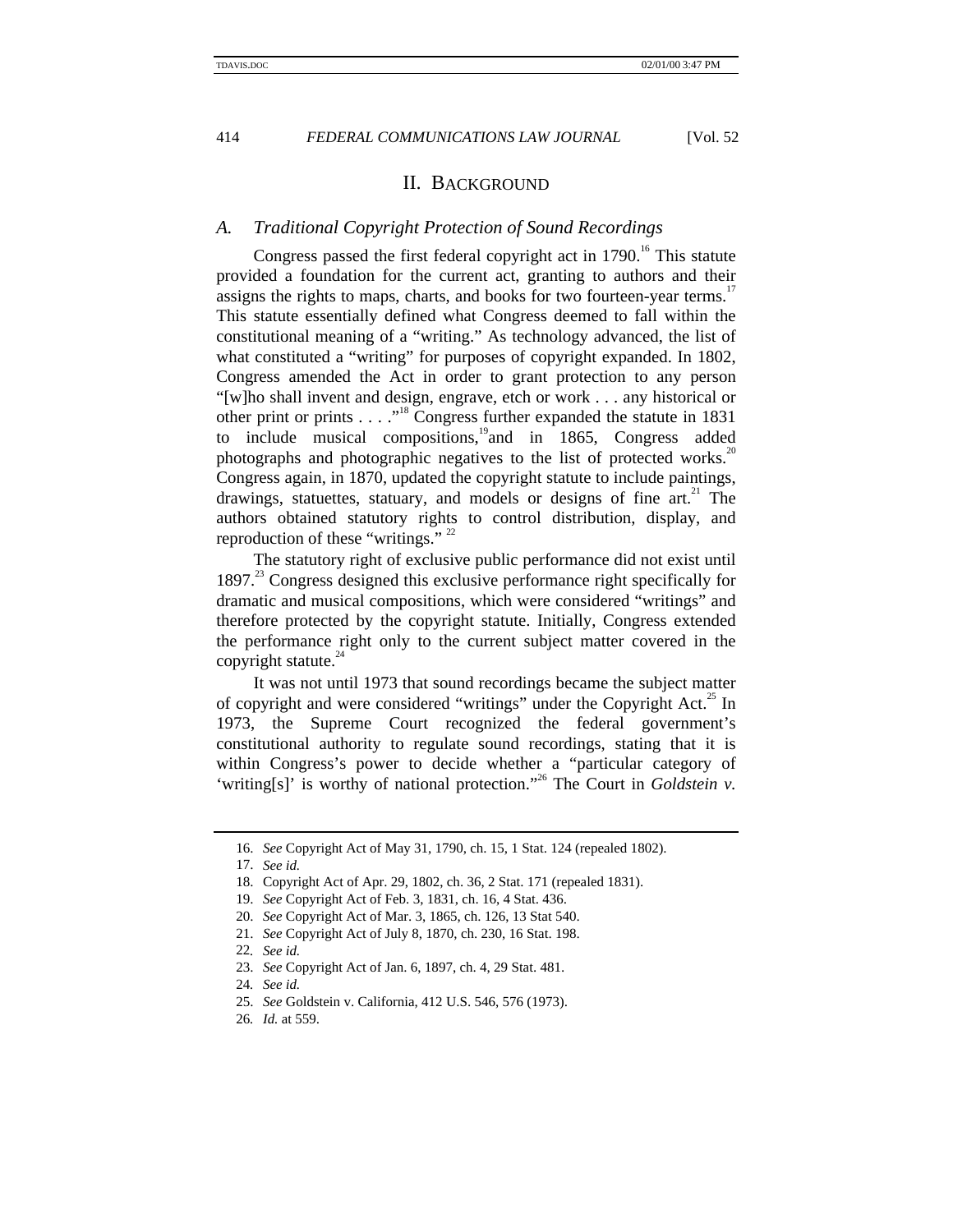*California*<sup>27</sup> did not address the specific rights that Congress endowed on the authors of sound recordings, and the performance right in sound recordings did not enter the debate.<sup>28</sup> The seeming denial of the performance right by Congress created disarray in state courts as well as in the circuits.<sup>29</sup> In an effort to respond to these problems, Congress amended the Copyright Act to create a limited copyright in sound recordings.<sup>30</sup> However, Congress limited the amendment to prevent duplication of sound recordings but did not include the performance right.

The right of public performance for musical works, particularly sound recordings, continued to be a pressing issue in the  $1976$  Act.<sup>31</sup> The 1976 Act changed the copyright protection of sound recordings, granting the sound recordings' copyright holder limited rights. This included the right to prevent unauthorized duplication, distribution, and creation of derivative works, while explicitly denying a grant of a performance right in section  $114(a)$ .<sup>32</sup> However, through section 114(d), Congress acknowledged the *potential* for a right of performance in sound recordings.<sup>33</sup> Section 114(d) required the Register of Copyrights to submit a report to Congress evaluating the adoption of a performance right in sound recordings.<sup>34</sup> The Register submitted a report in 1978, recommending that "section 114 be amended to provide performance rights, subject to compulsory licensing, in copyrighted sound recordings, and that the benefits of this right be extended both to performers (including employers for hire) and to record producers as joint authors of sound recordings."<sup>35</sup>

# *B. The Digital Performance Rights in Sound Recordings Act of 1995*

In 1995, Congress enacted the recommendation submitted by the Registrar as the DPRSRA. The 1976 Act, as amended by DPRSRA, provides the creator of an original work, including owners of copyrights in

<sup>27</sup>*.* 412 U.S. 546.

<sup>28</sup>*. See Goldstein*, 412 U.S. at 546.

<sup>29.</sup> For a clear understanding of the progression of state law protecting sound recordings performance rights, see Jonathon Franklin, *Pay to Play: Enacting a Performance Right in Sound Recording in the Age of Digital Audio Broadcasting*, 10 U. MIAMI ENT. & SPORTS L. REV. 83, 89 (1993).

<sup>30.</sup> Act of Oct. 15, 1971, Pub. L. No. 92-140, 85 Stat. 391 (amended by Pub. L. No. 93- 573, 88 Stat. 1873 (1974) (codified as amended 17 U.S.C. § 102 (1994)).

<sup>31.</sup> *See* 17 U.S.C.A. § 101 (West 1998).

<sup>32.</sup> *See id.* §§ 106(4), 114(a) (West 1999). *See* Franklin, *supra* note 29, at 83.

<sup>33.</sup> *See id.* § 114(d).

<sup>34</sup>*. See id.*

<sup>35.</sup> Performance Rights in Sound Recordings, 43 Fed. Reg. 12,763, 12,766 (1978).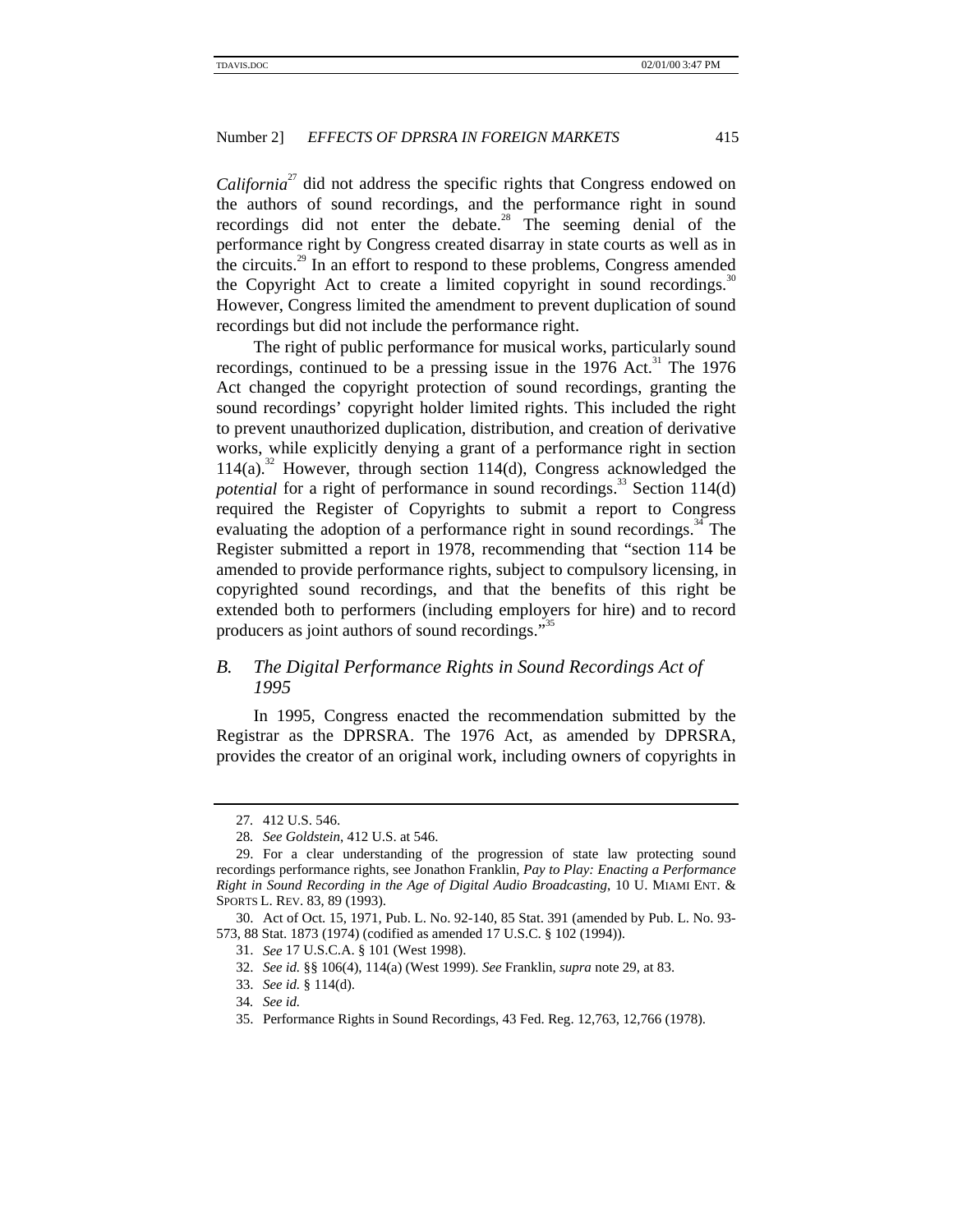sound recordings, with exclusive rights. Under the 1976 Act, authors may stop others from copying, distributing, publicly displaying, or making derivative works based on an author's protected work.<sup>36</sup> In addition, the DPRSRA added a new subsection 6 to section 106 of the Copyright Act that created a new exclusive right—the digital performance right. Section 106(6) clearly states that the owner of the copyright under this title has the exclusive right in the sound recordings, which allows the owner to perform the copyrighted work publicly by means of a digital audio transmission.<sup>37</sup> Basically, DPRSRA prohibits the unlicensed digital transmissions of sound recordings.

The DPRSRA subjected the limited right to performance to certain exclusions contained in section  $114(d)$ .<sup>38</sup> Section  $114(d)(1)$  establishes a primary exemption for noninteractive, nonsubscription services.<sup>39</sup> This exemption allows broadcasters of free $40$  (network) radio and television programming to continue to perform sound recordings without a license. In addition, various secondary transmissions of primary transmissions are exempt under this section.<sup>4</sup>

Section  $114(d)(2)(e)$  addresses licensing to digital transmission service providers who offer noninteractive programming on a subscription basis.<sup>42</sup> This section creates a compulsory licensing scheme and a voluntary negotiation scheme of licensing between representatives of various PRSs and transmitting entities.<sup>43</sup> As per sections  $114(d)(2)(e)$  and (f), PRSs and transmitting entities must determine reasonable royalty rates for the licensing of the performance rights of sound recordings.

The DPRSRA adds another facet to copyright antitrust. The statute creates compulsory licensing and requires arbitration to settle disputes over licensing. In conjunction with the common law, the DPRSRA creates a domestic system that eliminates some of the problems that existed when the PRSs operated strictly under consent decrees. First, the DPRSRA authorizes the use of per program licensing. Second, the DPRSRA eliminates complete control of licensing by requiring arbitration. Third, DPRSRA protection under the Copyright Act only secures rights for those

<sup>36.</sup> *See* 17 U.S.C.A. § 106.

<sup>37.</sup> *See id.* §106(6).

<sup>38.</sup> *See id.* § 114(d).

<sup>39.</sup> *See id.* § 114(d)(1).

<sup>40.</sup> "Free" in section 114 means broadcasters who support their network through advertisements. *See id.* § 114(d).

<sup>41</sup>*. See id.* § 114(d).

<sup>42.</sup> *See id.* § 114(d)(2)(e).

<sup>43</sup>*. See* United States v. Time Warner, Inc., No. MISC.A.94-338(HHG), 1997 WL 118413, \*6 (D.D.C. Jan. 22, 1997).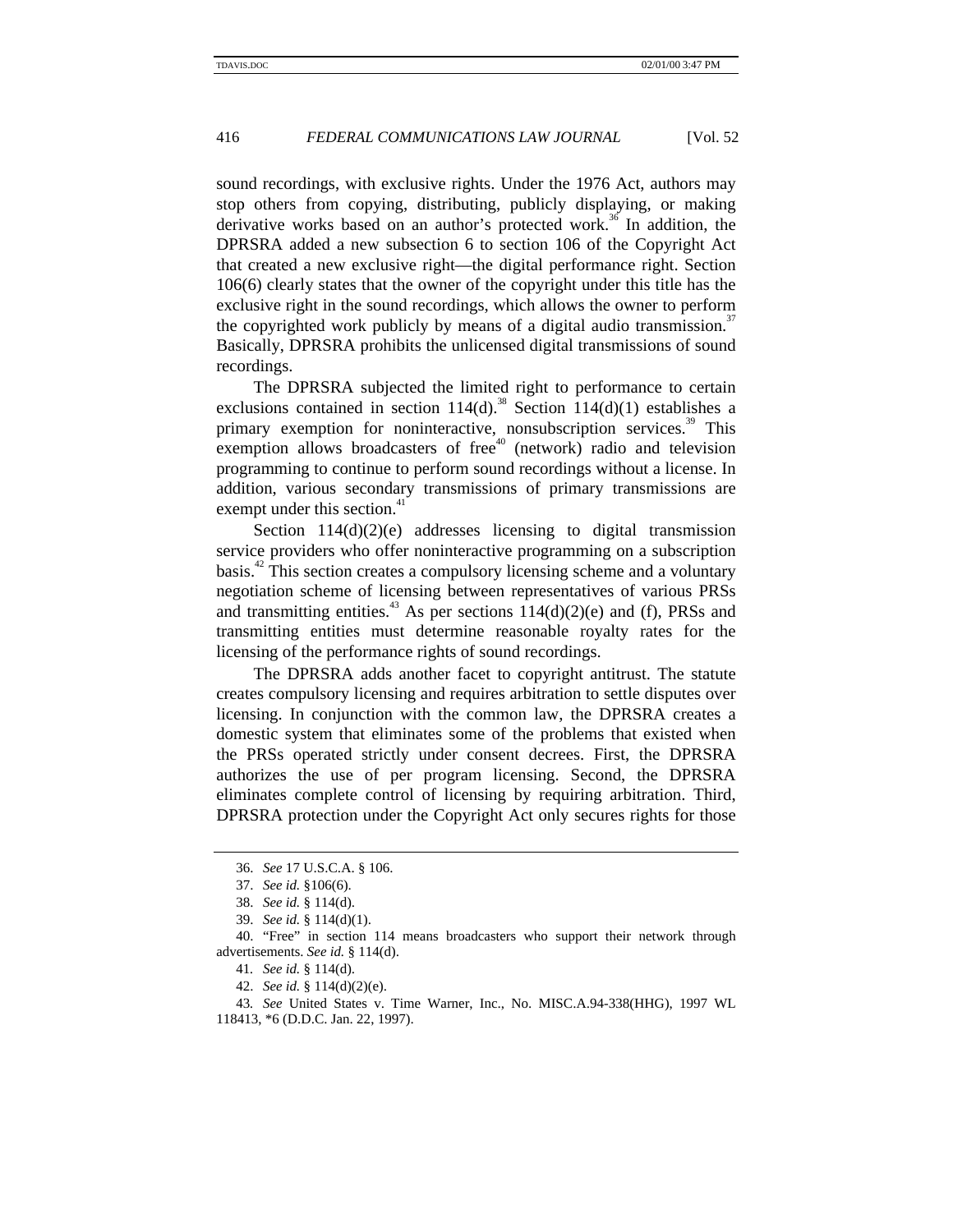societies that do not hold exclusive rights. In *United States v. Time Warner,* Inc.,<sup>44</sup> the court authorized investigations of possible violations of antitrust laws by PRSs in foreign markets and premised its decision on the facet added to copyright antitrust by the DPRSRA.<sup>45</sup>

#### *C. Performance Rights Societies*

For the majority of copyrighted musical works in the United States, the American Society of Composers, Authors, and Publishers (ASCAP) and Broadcast Music, Inc. (BMI) license the public performing rights.<sup>46</sup> Copyright owners assign the PRSs, typically ASCAP or BMI, the right to license nondramatic public performances of their musical compositions. The PRSs then issue blanket licenses granting the right to perform any and all works in the societies' repertories. The fees for blanket licenses are ordinarily a percentage of the total of revenues or a flat dollar amount and are not directly dependent on the amount or type of music used. $47$ 

The effect of copyright owners' conveyance of their rights to ASCAP and BMI is the creation of a virtual monopoly over the licensing of musical performance rights in this country. The monopoly power can be found in the infringement action. The PRSs may institute suit against those who infringe and enjoin them from interfering with the owner's exclusive rights.<sup>48</sup> Under the 1976 Act, those who publicly perform copyrighted music have the burden of obtaining prior consent—a license.<sup>49</sup>

ASCAP and BMI operations and licensing practices frequently have been challenged under U.S. antitrust laws.<sup>50</sup> Specifically, PRSs<sup>3</sup> practice of issuing blanket licenses has been subject to charges that such practices

- 47*. See* Broadcast Music, Inc. v. CBS, 441 U.S. 1, 5 (1979).
- 48. *See* 17 U.S.C.A. § 501 (West 1999).
- 49. *See* 17 U.S.C. § 506 (Supp. III 1997).

<sup>44.</sup> No. MISC.A.94-338(HHG), 1997 WL 118413 (D.D.C. Jan. 22, 1997).

<sup>45</sup>*. See id.*

<sup>46.</sup> The exclusive right to public performance is granted by the Copyright Act. *See* 17 U.S.C.A. § 106 (West 1999). ASCAP and BMI together handle the bulk of nondramatic licensing transactions in this country. ASCAP, the larger of the two organizations, is an unincorporated membership association consisting of approximately eight thousand music publishing companies and 21,000 writers, composers and lyricists; it boasts a repertory of over three million compositions. BMI is a nonprofit corporation affiliated with approximately 22,000 publishers and 38,000 writers, with about one million compositions in its repertory. *See* Buffalo Brdcst. Co. v. American Soc'y of Composers, Authors & Publishers, 546 F. Supp. 274, 277 (S.D.N.Y. 1982), *rev'd*, 744 F.2d 917 (2nd Cir. 1984), *cert. denied*, 469 U.S. 1211 (1985).

<sup>50.</sup> *See, e.g.*, United States v. American Soc'y of Composers, Authors & Publishers, 981 F. Supp. 199 (S.D.N.Y. 1997); United States v. American Soc'y of Composers, Authors & Publishers, 914 F. Supp. 52 (S.D.N.Y. 1996); Alden-Rochelle v. American Soc'y of Composers, Authors & Publishers, 80 F. Supp. 900 (S.D.N.Y. 1948).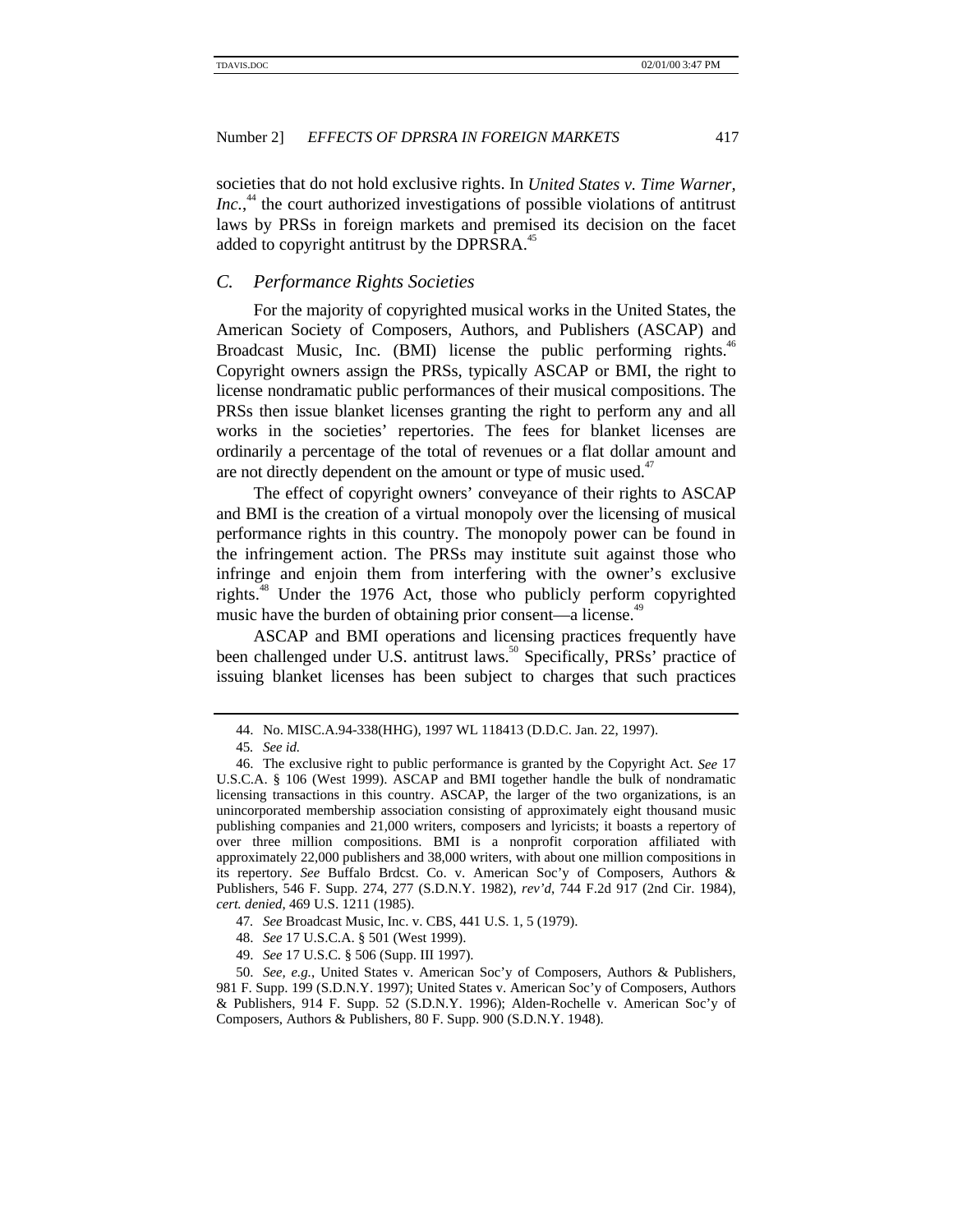eliminate price competition between individual composers. These arguments are based on the fact that licensees are entitled to perform any work in the societies' repertories for a fee not based on actual use. Numerous governmental and private antitrust actions have been brought against ASCAP and BMI.

Since 1941, consent decrees entered in litigation initiated by the Department of Justice under the Sherman Act govern ASCAP and BMI.<sup>51</sup> The decrees resulted from an effort to reconcile the conflict between copyright and antitrust law. The conflict stems from the U.S. Constitution, which under the Copyright Clause permits Congress "[t]o promote the [p]rogress of [s]cience and useful [a]rts, by securing for limited [t]imes to [a]uthors and [i]nventors the exclusive [r]ight to their respective [w]ritings and [d]iscoveries."<sup>52</sup> The right conferred by the Constitution is a limited monopoly. This is clearly in opposition to section 1 of the Sherman Act<sup>53</sup> that seeks to prevent monopoly powers.54 Prior to the decrees, ASCAP and BMI held exclusive performance rights to the compositions in their repertory. Potential music users operating under the pre-1941 consent decree system could not obtain a direct license from the original copyright owner. This system forced users to obtain a blanket license on the PRSs' terms. The nonexclusive licensing practice established by the consent decree gives a licensee the opportunity to obtain the right from the PRSs or from the original composer. The decree requires that ASCAP and BMI offer a per-program licensing alternative to blanket licensing.<sup>55</sup> As a result, both organizations are subject to substantial regulation that prohibits issuing blanket licenses to certain groups of users, as well as providing individuals the right to negotiate on a per-use basis.<sup>56</sup> For example, in *Buffalo* 

<sup>51.</sup> *See* United States v. American Soc'y of Composers, Authors & Publishers, 1950-51 Trade Cas. (CCH) ¶ 62,595 (S.D.N.Y. Mar. 14, 1950); United States v. American Soc'y of Composers, Authors & Publishers, 1940-43 Trade Cas. (CCH) ¶ 56,104 (S.D.N.Y. Mar. 4, 1941). BMI is governed similarly by consent decrees. *See* United States v. Broadcast Music, Inc., 1966 Trade Cas. (CCH) ¶ 71,941 (S.D.N.Y. Dec. 29, 1966); United States v. Broadcast Music, Inc., 1940-43 Trade Cas. (CCH) ¶ 56,096 (E.D. Wis. Feb. 3, 1941) (modified May 14, 1941).

<sup>52.</sup> U.S. CONST. art. I, § 8, cl. 8.

<sup>53.</sup> *See* 15 U.S.C.A. § 1 (West 1998).

<sup>54</sup>*. See* W. Michael Garner*,* United States v. American Soc'y Composers, Authors & Publishers: *The Licensing Provisions of the Amended Final Judgement of 1950*, 23 BULL. COPYRIGHT SOC'Y 119, 120-21 (1975-76).

<sup>55.</sup> *See* United States v. American Soc'y of Authors, Composers & Publishers, 1950-51 Trade Cas. (CCH) ¶ 62,595, at 63,753 (S.D.N.Y. Mar. 14 1959).

<sup>56</sup>*. See* The U.S. Department of Justice (DOJ) filed suit in 1941 against ASCAP for alleged antitrust violations. The parties settled and entered a consent decree that imposed limitations on ASCAP's operation. *See* United States v. American Soc'y of Composers, Authors & Publishers, 1940-43 Trade Cas. (CCH) 56,104 (S.D.N.Y. Mar. 4, 1941).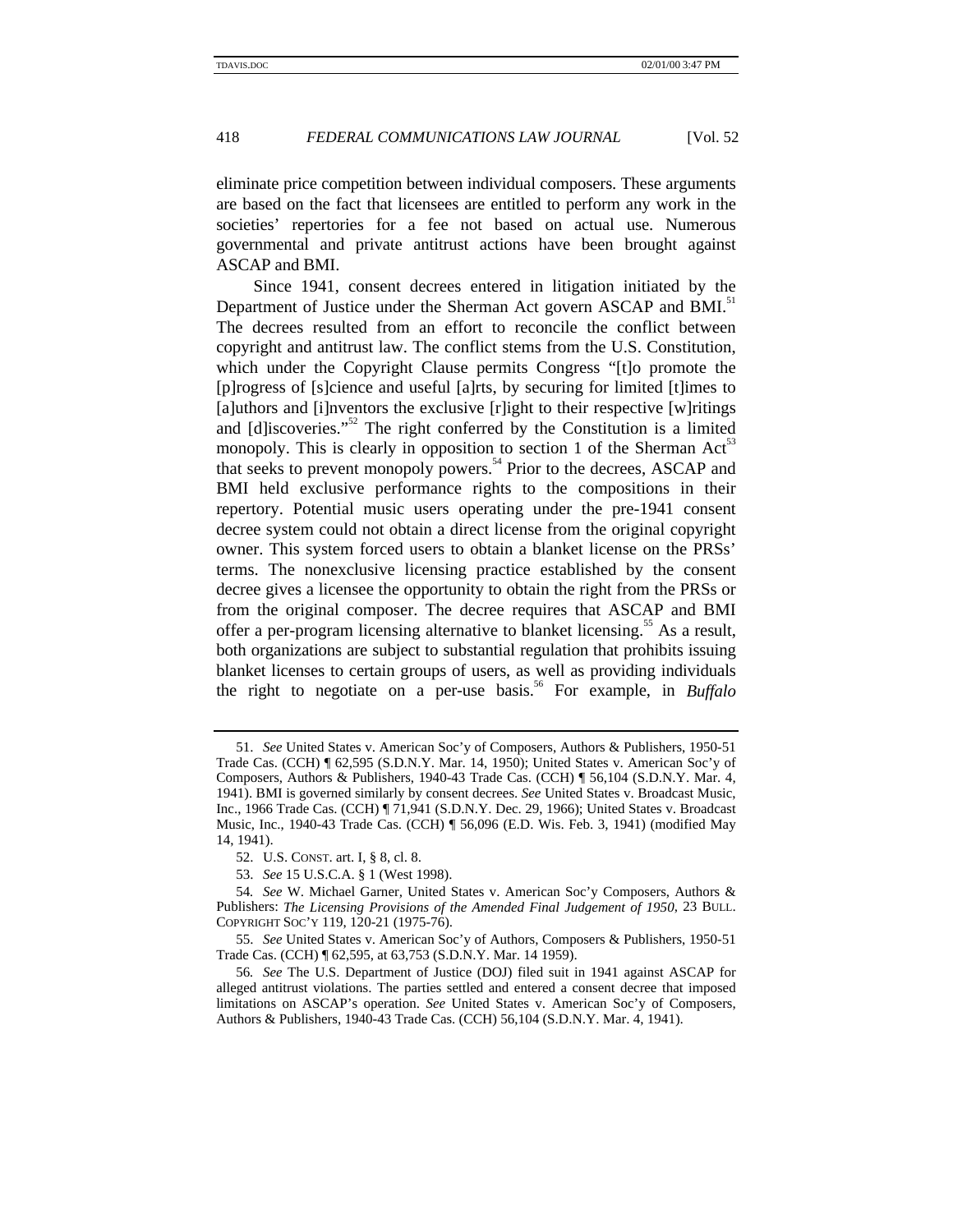*Broadcasting Co. v. American Society of Composers, Authors and Publishers*, 57 both organizations were enjoined from issuing blanket performance licenses to local television broadcasters.

Internationally, the performance rights of U.S. music and music videos (digital performances) are controlled by national PRSs, such as Video Performance, Ltd. (VPL) in Britain, and umbrella international copyright societies, such as the International Federation of the Phonographic Industry (IFPI).<sup>58</sup> VPL and IFPI's practices are identical to those of ASCAP and BMI and have been subjected to similar scrutiny. For instance, in *United States v. Time Warner, Inc.*, the court issued civil investigative demands under the Antitrust Civil Process Act (ACPA).<sup>59</sup> VPL and IFPI, controlled by Time Warner, were targeted for investigation because of alleged "[r]estraints or monopolization of domestic and international markets for cable, wire[,] and satellite-delivered music programming."<sup>60</sup>

VPL and IFPI have engaged in licensing that requires U.S. distributors of digital music and music videos to purchase blanket licenses in order to transmit on network stations in foreign countries.<sup>61</sup> VPL and several other PRSs in Europe have exclusive rights to their members' music and music videos. This allows them to control and blanket licenses without allowing individual negotiations between foreign record companies and music programmers.<sup>62</sup> This very practice is the source of antitrust litigation.

#### *D. Antitrust as Traditionally Applied to Copyright Licensing*

Antitrust laws are intended to protect the competitive process through economic efficiency and competition.<sup>63</sup> Antitrust laws are also geared toward enhancing competition, rather than protecting competitors.<sup>64</sup> The doctrine of antitrust law rests on the principle that certain practices and agreements in the marketplace are so plainly anticompetitive that those practices are conclusively presumed illegal.<sup>65</sup> Two sections of the Sherman

<sup>57. 546</sup> F. Supp. 274 (S.D.N.Y. 1982).

<sup>58.</sup> *See* United States v. Time Warner, Inc., No. MISC.A.94-338(HHG), 1997 WL 118413 (D.D.C. Jan. 22, 1997).

<sup>59.</sup> *See id.*; 15 U.S.C. §1312 (1994).

<sup>60</sup>*. Time Warner, Inc.*, 1997 WL 118413, at \*1. Unlike ASCAP and BMI, VPL and IFPI are not bound by the consent decrees.

<sup>61.</sup> *See id.*

<sup>62</sup>*. See id.*

<sup>63.</sup> *See* Allen Kezsbam & Alan V. Goldman, *No Shortcut to Antitrust Analysis: The Twisted Journey of the "Essential Facilities" Doctrine*, 1996 COLUM. BUS. L. REV. 1, 2 (1996).

<sup>64.</sup> *See* Brown Shoe Co. v. United States, 370 U.S. 294, 344 (1962).

<sup>65.</sup> *See* 15 U.S.C.S. § 1 (West 1998).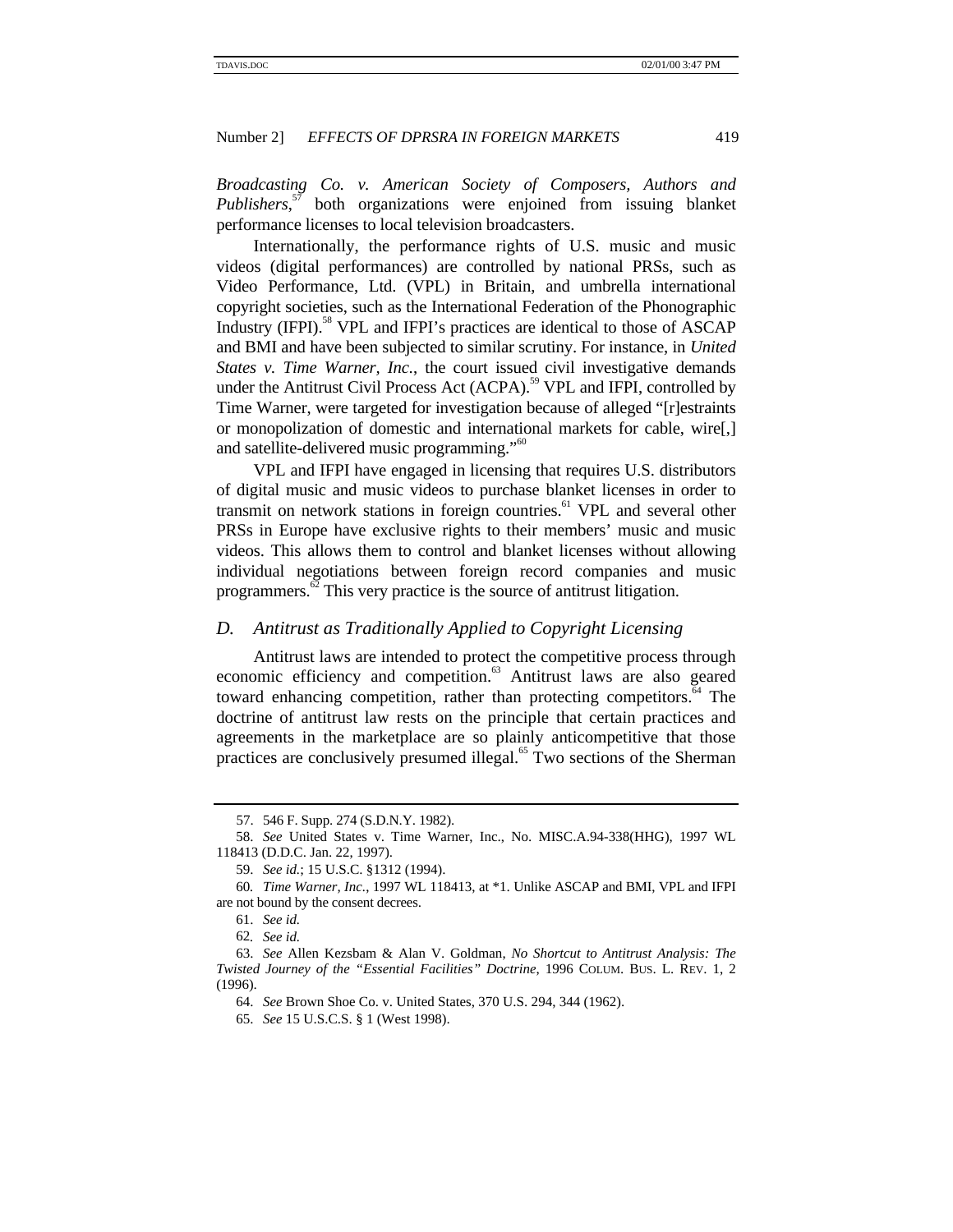Act proscribe this anticompetitive conduct. Section 1 of the Sherman Act provides that "[e]very contract, combination in the form of trust or otherwise, or conspiracy, in restraint of trade or commerce among the several [s]tates, or with foreign nations, is declared to be illegal."<sup>66</sup>

Congress directed this section at restraints of trade that arise out of contracts or other such combinations. $67$  In order to fall within section 1 of the Sherman Act, there must be an agreement between two or more persons.68 Section 2 of the Sherman Act establishes liability for anticompetitive practices.<sup>69</sup> Section 2 holds individuals liable for monopolizing or attempting to monopolize trade or commerce.<sup>70</sup>

The issuing of blanket licenses to copyrighted musical compositions by PRSs has been the target of antitrust litigation. Specifically, the antitrust litigation has targeted the following practices of the PRSs: assigning licensees the rights, for a stated term, to perform any and all compositions owned by the agencies' members or affiliates; charging fees, ordinarily amounting to a percentage of total revenues or a flat dollar amount; and failing to establish fees that are directly dependent on the amount or type of music used.<sup>71</sup> The litigation surrounding these issues raises the question of whether these practices rise to the level of price fixing, which is per se unlawful under the antitrust laws. $\frac{7}{2}$ 

The antitrust issue with regard to sound recordings and blanket licensing arises in the context of broadcast in foreign markets. In order to broadcast any music videos outside of the United States, music programming services must pay a blanket licensing fee to the national PRS of the country in which the network wishes to broadcast the music videos.<sup>1</sup> These PRSs are alleged to impede U.S. exporters of music videos and

71*. See* United States v. Time Warner, Inc., No. MISC.A.94-338(HHG), 1997 WL 118413, \*1 (D.D.C. Jan. 22, 1997).

<sup>66</sup>*. Id.*

<sup>67.</sup> *See id.* ("Every contract, combination in the form of a trust or otherwise, or conspiracy in restraint of trade or commerce among the several States or with foreign nations, is hereby declared to be illegal.").

<sup>68</sup>*. See id.*

<sup>69.</sup> *See* 15 U.S.C. § 2 (1994). The full text of section 2 provides:

Every person who shall monopolize, or attempt to monopolize, or combine or conspire with any other person or persons, to monopolize any part of the trade or commerce among the several States, or with foreign nations, shall be deemed guilty of a felony, and, on conviction thereof, shall be punished by fine not exceeding \$10,000,000 if a corporation, or, if any other person, \$350,000, or by imprisonment not exceeding three years, or by both said punishments, in the discretion of the court.

<sup>70</sup>*. See id.*

<sup>72</sup>*. See* Broadcast Music, Inc. v. CBS, 441 U.S. 1 (1979).

<sup>73.</sup> *See Time Warner, Inc.*, 1997 WL 118413, at \*1.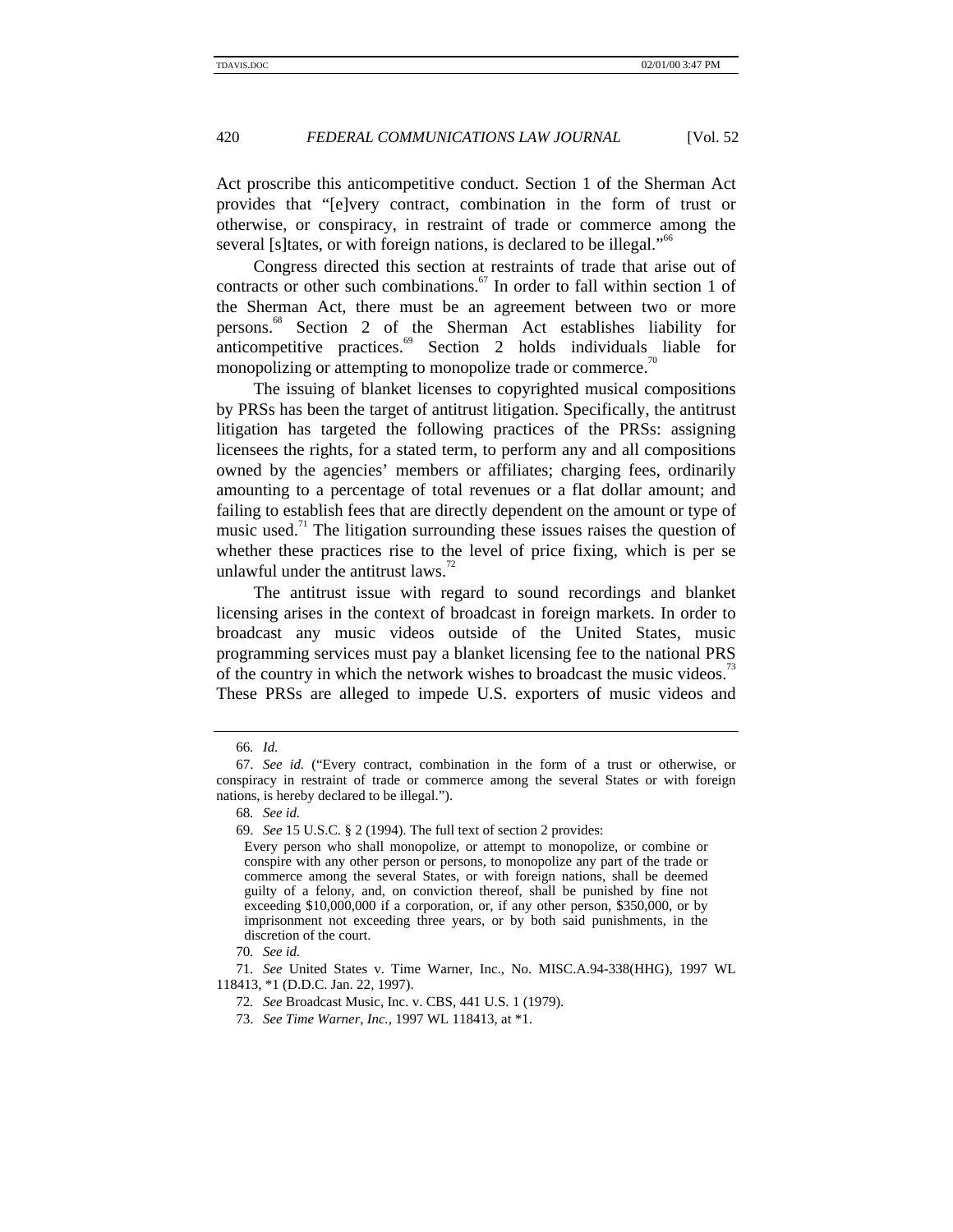original nonmusic programming from entering foreign markets.<sup>74</sup>

Under the Foreign Trade Antitrust Improvement Act (FTAIA),<sup>75</sup> conduct is exempt from the Sherman Act if it does not have a "direct, substantial, and reasonably foreseeable effect" on U.S. commerce.<sup>76</sup> It is plausible that even if the PRSs operate as price-fixing cartels, the antitrust laws cannot be extended to include the actions of foreign entities. The Department of Justice (DOJ) does not have jurisdiction to investigate this conduct because VPI and IFPI's conduct abroad produces merely "ordinary" export effects. This argument is grounded in a reference in the House Report on the FTAIA: "a price-fixing conspiracy directed solely to exported products or services, absent a spillover effect on the domestic marketplace . . . would normally not have the requisite effects on domestic or import commerce."<sup>77</sup> In this context, "normally" refers to the "ordinary" effects of price-fixing, and, accordingly, the FTAIA confers jurisdiction over foreign price-fixing only in the exceptional case when there is a "spillover effect" in domestic markets.<sup>78</sup>

# III. *UNITED STATES V. TIME WARNER, INC.*

The exclusivity of the rights held by PRSs engaging in the blanket licensing of music and music videos in foreign markets must undergo restructuring in order to escape antitrust actions and possible violations.<sup>19</sup> The practice of holding exclusive rights in performance rights has been a major ordeal for VPL and IFPI in antitrust investigations. Currently, VPL and IFPI hold the exclusive rights of member composers of music and music videos. In holding these rights, VPL and IFPI are able to force those

<sup>74</sup>*. See id.* at \*2.

<sup>75.</sup> *See* 15 U.S.C. § 6(a) (1994). The provisions of FTAIA read as follows: Sections 1 to 7 of this title shall not apply to conduct involving trade or commerce (other than import trade or import commerce) with foreign nations unless—

<sup>(1)</sup> such conduct has a direct, substantial, and reasonably foreseeable effect— (A) on trade or commerce which is not trade or commerce with foreign nations, or on import trade or import commerce with foreign nations; or (B) on export trade or export commerce with foreign nations, of a person engaged in such trade or commerce in the United States; and

<sup>(2)</sup> such effect gives rise to a claim under the provisions of sections 1 to 7 of this title, other than this section.

If sections 1 to 7 of this title apply to such conduct only because of the operation of paragraph  $(1)(B)$ , then sections 1 to 7 of this title shall apply to such conduct only for injury to export business in the United States.

*Id.* 76*. Id.*

<sup>77.</sup> H.R. REP. NO. 97-686, at 10 (1982).

<sup>78</sup>*. See id.*

<sup>79</sup>*. See id.*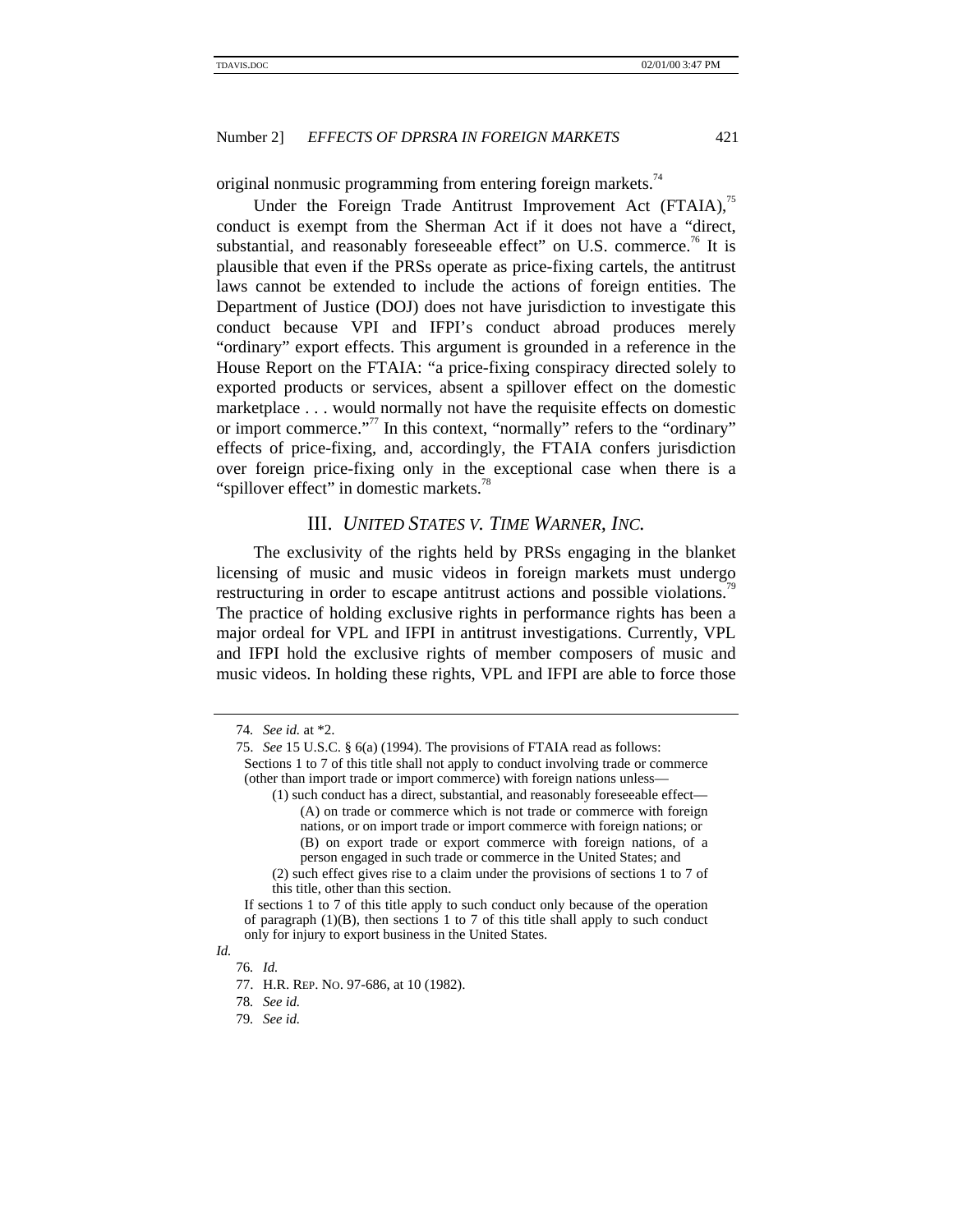companies engaging in the broadcast of music and music videos to purchase the performance rights on their terms and are able to exclude any individual from negotiating with the actual composer for use of the protected work.

The practices of VPL and IFPI are identical to ASCAP and BMI prior to the 1941 consent decrees.<sup>80</sup> As a result of their practices, VPL and IFPI's operation have come under scrutiny because of the exclusivity of the rights held. In *United States v. Time Warner, Inc.*,<sup>81</sup> the DOJ sought to investigate whether the practice of VPL and IFPI violates the Sherman Act.

The PRSs claim that VPL and the other European PRSs in have been restructured.<sup>82</sup> Time Warner<sup>83</sup> stated in its claim that VPL has been restructured "so that they no longer hold the exclusive rights to their member's music and music videos," and that record companies in the foreign market may negotiate individually with music programmers.<sup>84</sup> The DOJ's major concern is the permanence of the restructuring of VPL and IFPI. The foreign PRSs are not bound by the consent decrees entered into by domestic PRSs. Further, Congress's enactment of the DPRSRA only created compulsory digital radio licensing system pursuant to which, in the absence of an agreement between a licensor and licensee, licenses are set by arbitration in domestic licensing.<sup>85</sup>

Effectively, VPL and IFPI licensing practices are not subjected to regulations under the current copyright law. Additionally, whether or not the practice of holding exclusive rights to performance and blanket licensing of these rights is a violation of the Sherman Act has never been articulated by the courts.<sup>86</sup> Time Warner contends that the antitrust laws are not applicable to VPL and IFPI.<sup>87</sup>

The court in *Time Warner, Inc.* concluded that neither the plain language of the FTAIA, which does not identify particular categories of exempted conduct, nor its legislative history, considered in full, supports Time Warner's argument about the restrictive scope of the FTAIA on the

<sup>80</sup>*. See supra* Part II.C.

<sup>81.</sup> No. MISC.A.94-338(HHG), 1997 WL 118413 (D.D.C. Jan. 22, 1997).

<sup>82</sup>*. See id.* at \*2*.*

<sup>83.</sup> Time Warner is one of the major controllers of the international performance rights societies VPL and IFPI.

<sup>84.</sup> *Time Warner, Inc.*, 1997 WL 118413, at \*2.

<sup>85.</sup> *See* 17 U.S.C. § 115 (Supp. III 1997).

<sup>86.</sup> Before actually deciding whether the exclusive licensing practice was a violation of the antitrust laws, ASCAP and the DOJ reached a settlement which included the 1941 consent decrees. The question of whether the exclusive licensing practice is a violation of the antitrust law has not been litigated.

<sup>87.</sup> *See Time Warner, Inc.*, 1997 WL 118413, at \*3.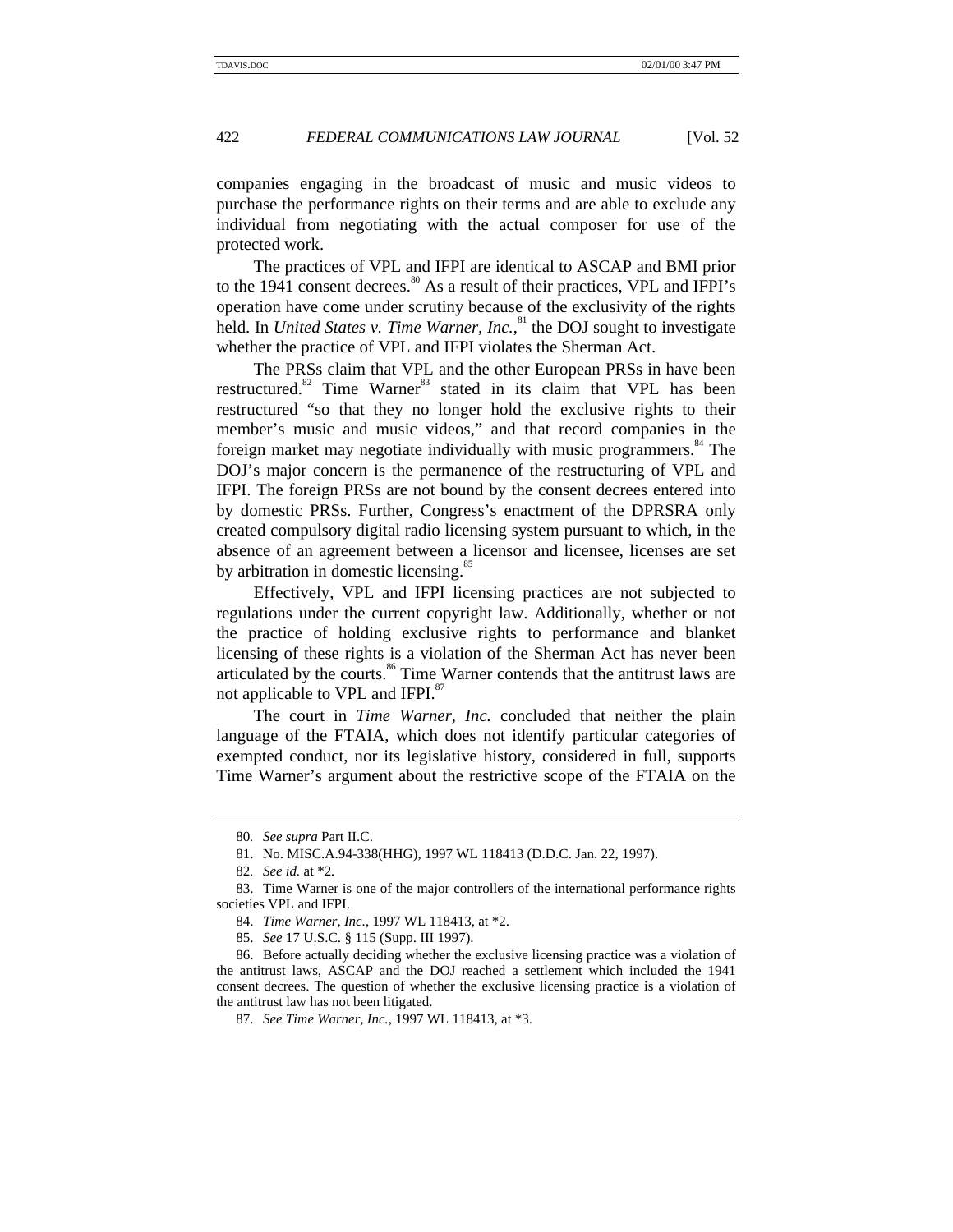practices of VPL and IFPI. The purportedly dispositive sentence about "spillover" effects appears in a section of the legislative history referring to the standing of injured foreign buyers, not injured U.S. exporters.<sup>88</sup>

If such solely export-oriented conduct affects export commerce of another person doing business in the United States . . . [jurisdiction is preserved] insofar as there is injury to that person. . . . Thus a domestic exporter . . . is assured a remedy under our antitrust laws for injury caused by a competing United States exporter. But a foreign firm whose non-domestic [sic] operations were [thus injured] . . . would have no remedy under our antitrust laws.

The court in *Time Warner, Inc.*, concluded that the DOJ has jurisdiction over possible violations of the Sherman Act and that VPL and IFPI are subject to those laws contained within the Act.<sup>9</sup>

The current organizational structure of VPL and IFPI are subject to penalties for violation of the Sherman Act. Because there is no jurisprudence on antitrust violations and PRSs that hold exclusive rights to performance of the works in their repertory, it is unlikely that Time Warner will continue to operate under the current structure. Since the court's decision in *Time Warner* to enforce civil investigative demands against Time Warner, $91$  it is evident that the status of VPL and IFPI, as well as other foreign PRSs, will be evolving. The ultimate issue is permanency. Without a consent decree, any changes in the current system of operation are not binding for continuance of operations.

# IV. CASE LAW ON ANTITRUST AND COPYRIGHT INVOLVING U.S. PERFORMANCE RIGHTS SOCIETIES

Between 1934 and 1966, the government began efforts to restore competition in copyright licensing. The grant of a monopoly by the U.S. Constitution and the Copyright Act, which imposes penalties for infringement of the protected rights, gave PRSs virtual control over the market of performance of musical compositions.<sup>92</sup> The DOJ initiated its efforts to eliminate the market monopoly in *United States v. American* Society of Composers, Authors and Producers.<sup>93</sup>

The DOJ filed suit against ASCAP alleging that its practices of

<sup>88.</sup> *See id.* at \* 4.

<sup>89.</sup> PHILLIP E. AREEDA & HERBERT HOVENKAMP, ANTITRUST LAW 337 (Supp. 1996) (quoting H.R. REP. NO. 97-686, at 10-11 (1982)).

<sup>90.</sup> *See Time Warner, Inc.*, 1997 WL 118413, at \*5.

<sup>91.</sup> *Id.* at \*6.

<sup>92</sup>*. See* Noel L. Hillman, *Intractable Consent: A Legislative Solution to the Problem of the Aging Consent Decrees in* United States v. ASCAP *and* United States v. BMI, 8 FORDHAM INTELL. PROP. MEDIA & ENT. L.J. 733, 745 (1998).

<sup>93. 1940-43</sup> Trade Cas. (CCH) ¶ 56,104 (S.D.N.Y. Mar. 4, 1941).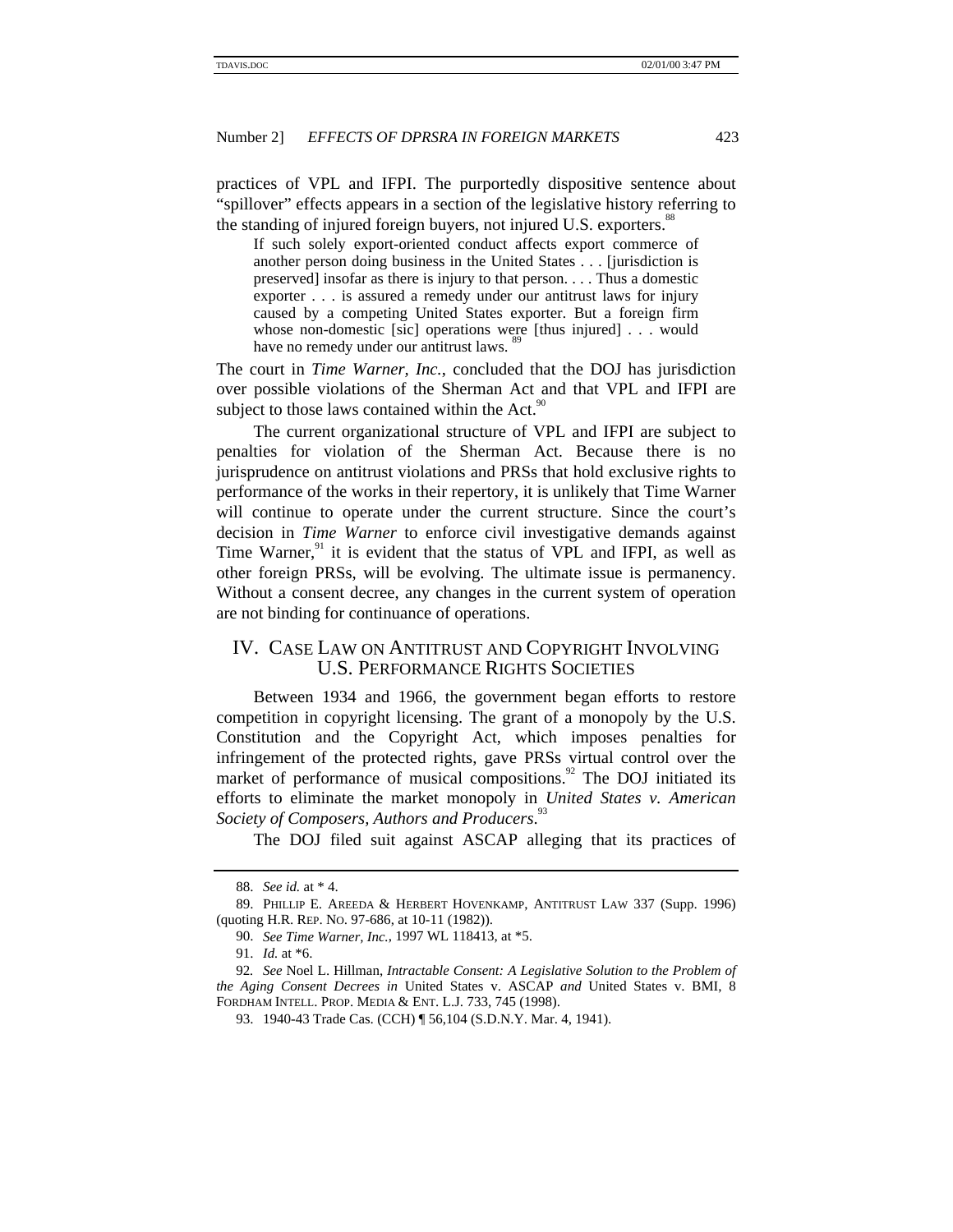obtaining exclusive copyrights monopolized the performance rights market for songs played on the radio.<sup>94</sup> The DOJ also claimed that the blanket license was an unlawful combination in restraint of trade.<sup>95</sup> The resulting decree changed the way ASCAP licensed its repertory.<sup>96</sup>

The first challenge to the market structure created by the PRSs was in *CBS v. American Society of Composers, Authors and Producers.*<sup>97</sup> This suit attacked the flat fee imposed by the blanket licensing system as a violation of both sections 1 and 2 of the Sherman Act.<sup>98</sup> The district court rejected CBS's claims, held that the claims were not substantiated, and denied all relief sought.<sup>99</sup> Subsequently, the appellate court reversed the district court's decision and held that the blanket license has a direct effect on the price.<sup>100</sup> The appellate court concluded that "[b]lanket license[s] . . . reduce price competition among the members [to the agreement] and provide[] a disinclination to compete."<sup>101</sup>

The Supreme Court reversed the court of appeals, holding that blanket licensing constituted a violation of section 1 of the Sherman Act and remanded the case to be considered in light of the perimeters set forth in the opinion.<sup>102</sup> On remand, the appellate court upheld the blanket license under the rule of reason.<sup>103</sup>

Another case that challenged the blanket licensing practice of the domestic PRSs was *Buffalo Broadcasting Co. v. American Society of Composers, Authors and Publishers*. 104 Since this case followed the court of appeals' decision in *CBS* holding that blanket licensing was a restraint

100. *See CBS*, 562 F.2d 130, 140, *rev'd*, Broadcast Music, Inc. v. CBS, 441 U.S. 1 (1979).

101*. Id.*

102. *See Broadcast Music, Inc.*, 441 U.S. 1. A careful fact-sensitive balancing approach of the rule of reason analysis should be used on remand. *See id.* at 24-25.

104. 546 F. Supp. 274 (S.D.N.Y. 1982), *rev'd,* 744 F.3d 917 (2nd Cir. 1984), *cert. denied*, 469 U.S. 1211 (1985).

<sup>94</sup>*. See id.*

<sup>95</sup>*. See id.*

<sup>96</sup>*. See supra* Part II.C.

<sup>97. 400</sup> F. Supp. 737 (S.D.N.Y. 1975), *rev'd*, 562 F.2d 130 (2nd Cir. 1977), *rev'd*, Broadcast Music, Inc. v. CBS, 441 U.S. 1 (1979).

<sup>98.</sup> *See* 15 U.S.C.A. §§ 1, 2 (West 1998). For more detailed analysis of *CBS v. American Soc'y of Composers, Authors & Publishers*, see Hillman, *supra* note 92, at 747.

<sup>99.</sup> *See CBS*, 400 F. Supp. 737, *rev'd*, 562 F.2d 130 (2nd Cir. 1977), *rev'd*, Broadcast Music, Inc. v. CBS, 441 U.S. 1 (1979). The district court held that CBS failed to prove an illegal combination designed to fix prices and failed to offer any evidence that the individual composers acted in concert to restrain competition. The court continued its analysis by defining the market that was alleged to have been restrained. *See id.*

<sup>103.</sup> *See* CBS v. American Soc'y of Composers, Authors & Producers, 620 F.2d 930, 934 (2nd Cir. 1980), *cert. denied*, 450 U.S. 970, *reh'g denied*, 450 U.S. 1050 (1981).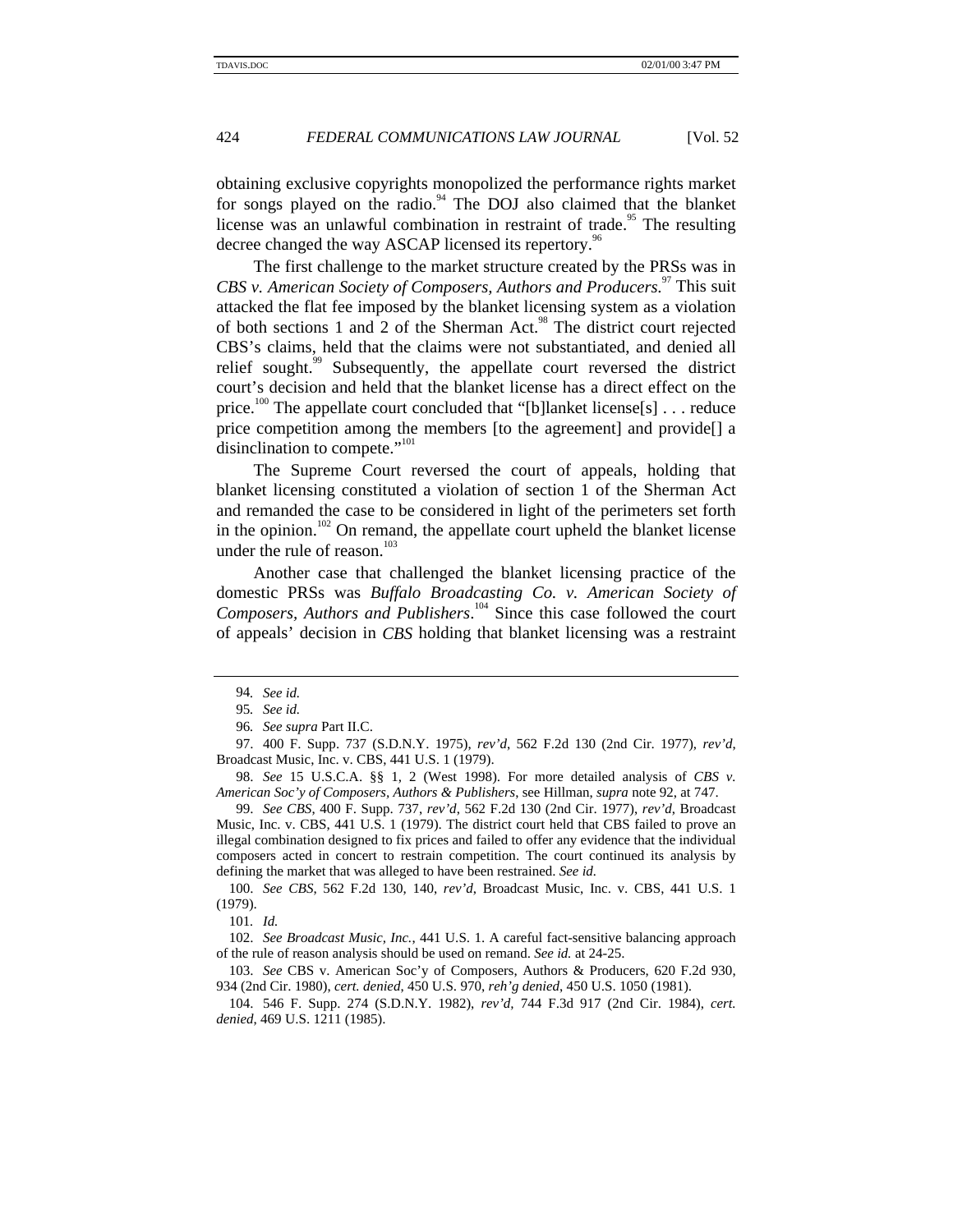on trade, Buffalo Broadcasting argued that the use of blanket licensing had restrained trade in the local television market.<sup>105</sup> Once this case made it to trial, the Supreme Court had reversed the court of appeals' decision in *CBS*. The court in *Buffalo Broadcasting Co.* applied the rule of reason and, like the appellate court in *CBS* on remand, held that there was no violation of section 1 of the Sherman Act.<sup>106</sup>

The copyright/antitrust case law dealing with U.S. PRSs suggests that in the presence of a consent decree, the practice of blanket licensing does not violate section 1 of the Sherman Act. It is clear from both *CBS* and *Buffalo Broadcasting Co.* that as long as the domestic PRSs are operating in accordance with the consent decree, no violation will be found. The courts in the aforementioned case have defined the potential market that PRS's control very broadly. By applying the "rule of reason," the courts have decided that there is no "realistically available" alternative and that, on balance, the beneficial effects outweigh the anticompetitive effects.

# V. CONCERNS AND CHALLENGES

The anticompetitive effects that have arisen in the realm of the control of performance rights by foreign PRSs have caused great concerns for U.S. companies that are in the business of broadcasting music and videos in foreign markets. The major concern is that the PRSs are using the international copyright laws of each individual country to strong-arm the purchase of a blanket license. The international laws, particularly the Rome Convention, $107$  include the protection of performance rights in sound recordings. The Berne Convention for the Protection of Literary and Artistic Works<sup>108</sup> only protected literary and artistic works. These works did not include sound recordings. The Rome Convention allowed

<sup>105</sup>*. See id.* at 276.

<sup>106</sup>*. See* Buffalo Brdcst. Co. v. American Soc'y of Composers, Authors & Publishers, 744 F.2d 917, 925-26 (2nd Cir. 1984). The court used the two prong test that was devised in *CBS v. American Soc'y of Composers, Authors & Publishers*. The prongs of the test were: (1) whether the blanket license restrained competition because there was no realistic alternative available and (2) if there was no alternative, balance whether the anticompetitive effects of the blanket license system outweighed the beneficial or procompetitive effects. *See id.* at 926.

<sup>107.</sup> *See* World Intellectual Property Organization Performances and Phonograms Treaty, Dec. 20, 1996, 36 I.L.M. 76 (1997).

<sup>108.</sup> The Berne Convention for the Protection of Literary and Artistic Works, July 24, 1971, art. 5, para. 1, *reprinted in* MELVILLE B. NIMMER & DAVID NIMMER, NIMMER ON COPYRIGHT app. 27 [hereinafter Berne Convention]; *see also* Georges Koumantos, *The Future of the Berne Convention*, 11 COLUM.-VLA J.L. & ARTS 225, 229 (1986). The Berne Convention forms the basis of copyright protection in countries such as England, France, and Germany. All technologically advanced countries have adopted the Berne Convention, except the Soviet Union and China. *See id.*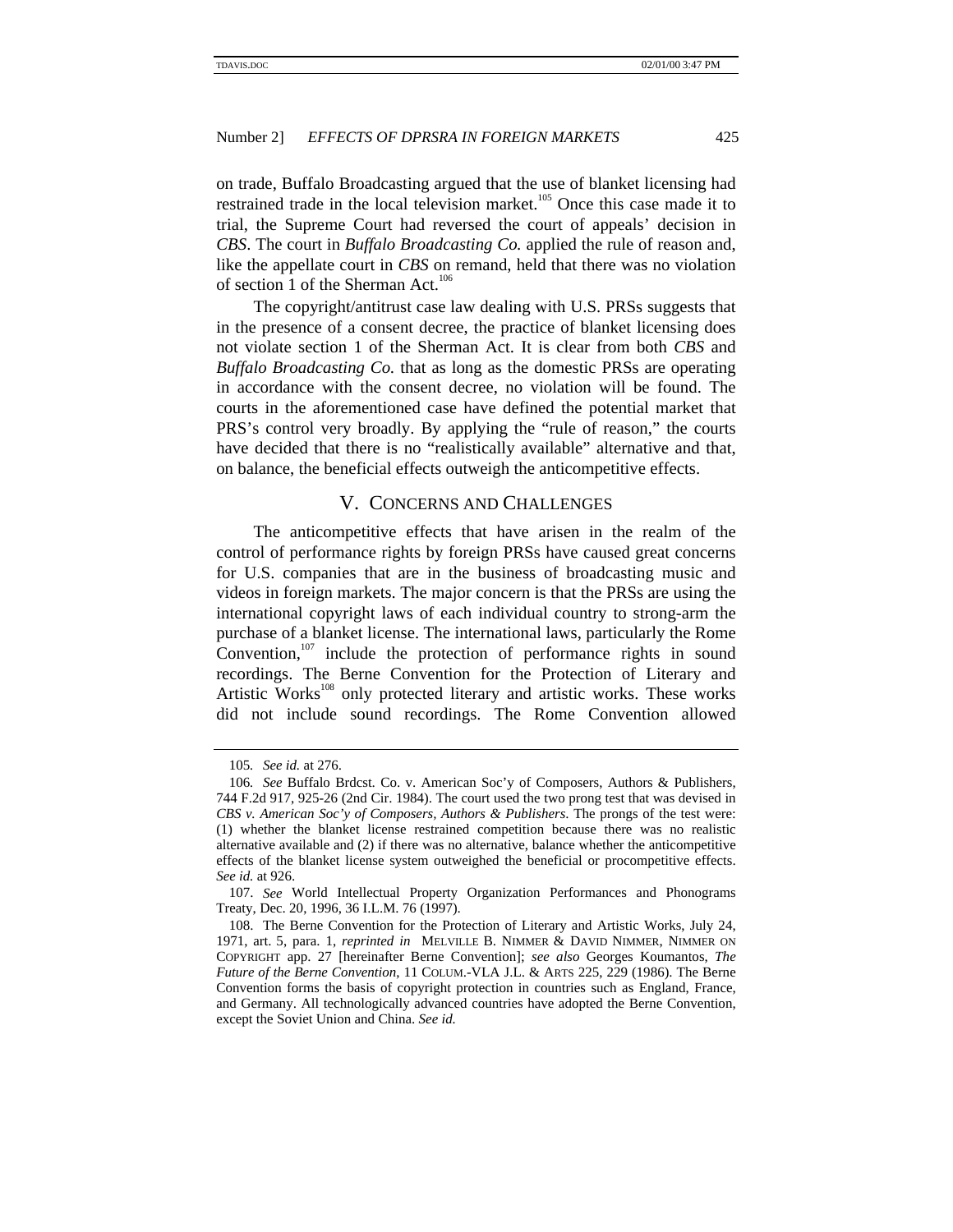protection for "other works," which included sound recordings. Because of the protection allowed, it is requisite that broadcasters of sound recordings receive licensing to broadcast the recordings.<sup>109</sup>

The PRSs in each of the prospective countries use their intellectual property laws to require the purchase. U.S. companies have no alternative. They must purchase blanket licenses from the PRSs. These societies, as currently structured, hold the exclusive rights to performance and negotiations with individual composers and record companies, where foreign companies are prohibited. $110$ 

The challenge now faced by foreign PRSs is compliance with U.S. antitrust laws and avoiding both the penalties under the Sherman Act and possible injunctions that would be initiated under the Clayton Act.<sup>111</sup> To face the challenge, VPL and IFPI models of assigning licenses should mirror that of the domestic PRSs, as well as following the guidelines specified in the newly enacted DPRSRA. The courts have established that in the absence of exclusive rights, PRSs are the most efficient means to monitor and police composers' rights under the Copyright Act. Further, the courts have held that the scheme of blanket licensing when viewed in conjunction with the consent decrees is not a per se restraint of trade. Similarly, the Copyright Act now protects the endeavors of the PRSs, as well as providing means to ensure competition within the limited monopoly.

#### VI. CONCLUSION

The history of the protection of sound recordings both on a national and international level proved to be a compromise. Sound recordings were not protected in the original Copyright Act nor were they protected by the Berne Convention. After many compromises, a revised Copyright Act, and another international convention, sound recordings are protected. Similarly, the protection of performance rights in sound recordings was long and finally forthcoming in the DPRSRA. The protection of performance rights and the policing efforts have been undertaken by PRSs who initially controlled the market. Domestically, the fear of violating the antitrust laws and the severe punishment that accompanies such violations persuaded PRSs to consent to only possessing nonexclusive rights.

<sup>109</sup>*. See supra* Part II.A. (discussing the evolution of protection of sound recordings in the United States).

<sup>110.</sup> Because the performance rights societies have been assigned the exclusive rights, negotiations with the composers or record companies would be an infringement on the performance rights and subjected to penalties under the laws of each country.

<sup>111.</sup> *See* 15 U.S.C. § 12 (1994).